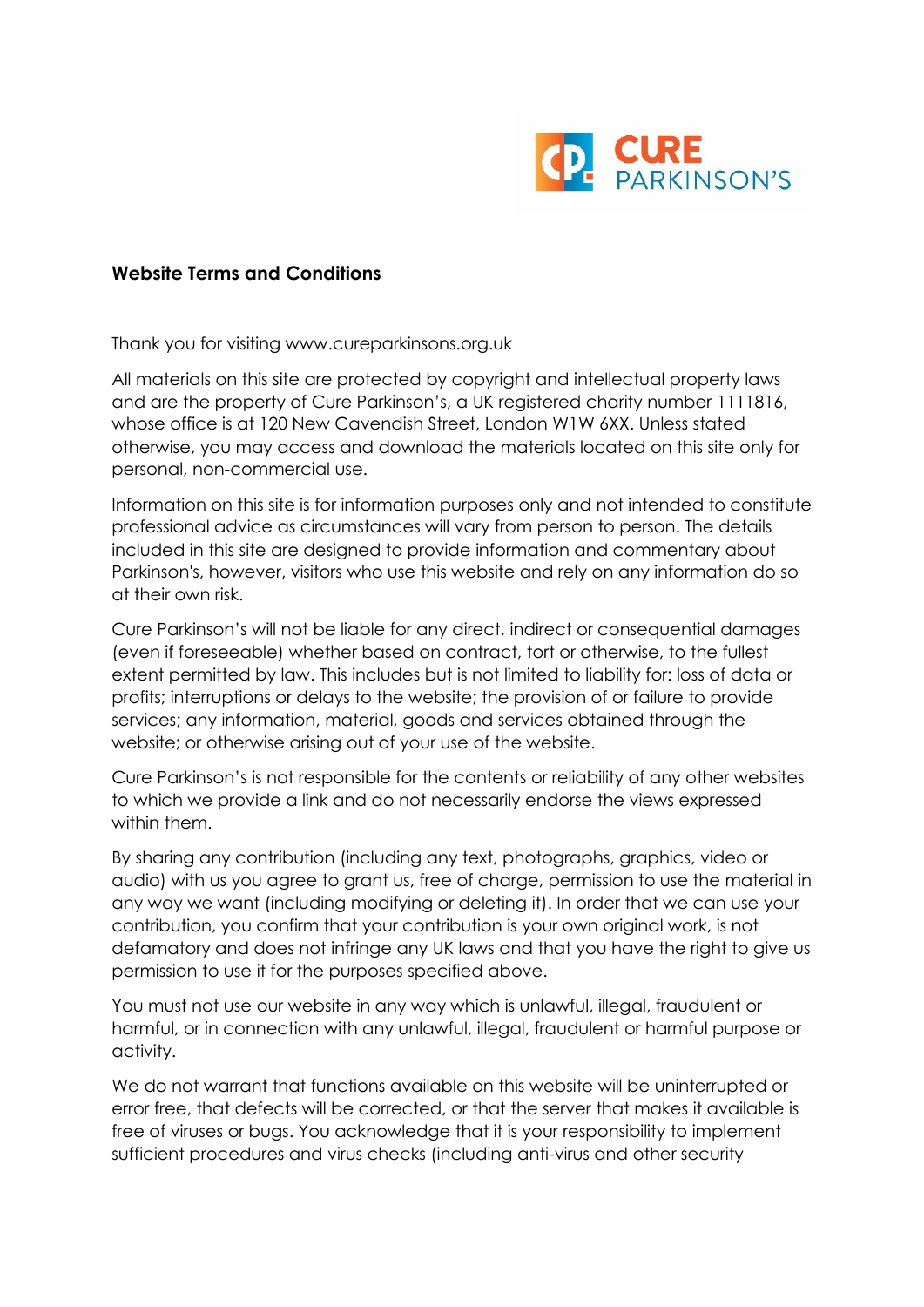checks) to satisfy your particular requirements for the accuracy of data input and output.

Except for death or personal injury caused by our negligence Cure Parkinson's, its officers, employees, contractors or content providers shall not be liable for any loss or damage arising from or otherwise in connection with your use of www.cureparkinsons.org.uk or any information, services or content on.

We reserve the right to terminate or restrict your access to the website at any time without notice for any reason whatsoever.

# **Our Site Changes Regularly:**

We aim to update our site regularly, and may change the content at any time. If the need arises, we may suspend access to our site, or close it indefinitely. Any of the material on our site may be out of date at any given time, and we are under no obligation to update such material.

#### **Information About You and Visits to Our Site:**

The site allows users to create their own fundraising profiles. Any personal data provided by a user will be kept securely and will not be shared with a third party as per the UK's Data Protection Policy.

#### **Competitions and Promotions**:

From time to time we may run competitions, promotions, surveys and polls from our sites. If applicable, separate terms and conditions will be posted governing these activities.

#### **Viruses, Hacking and Other Offences:**

You must not misuse our site by knowingly introducing viruses, trojans, worms, logic bombs or other material which is malicious or technologically harmful. You must not attempt to gain unauthorised access to our site, the server on which our site is stored or any server, computer or database connected to our site. You must not attack our site via a denial-of-service attack or a distributed denial-of service attack.

By breaching this provision, you would commit a criminal offence under the Computer Misuse Act 1990. We will report any such breach to the relevant law enforcement authorities and we will co-operate with those authorities by disclosing your identity to them. In the event of such a breach, your right to use our site will cease immediately.

We will not be liable for any loss or damage caused by a distributed denial-ofservice attack, viruses or other technologically harmful material that may infect your